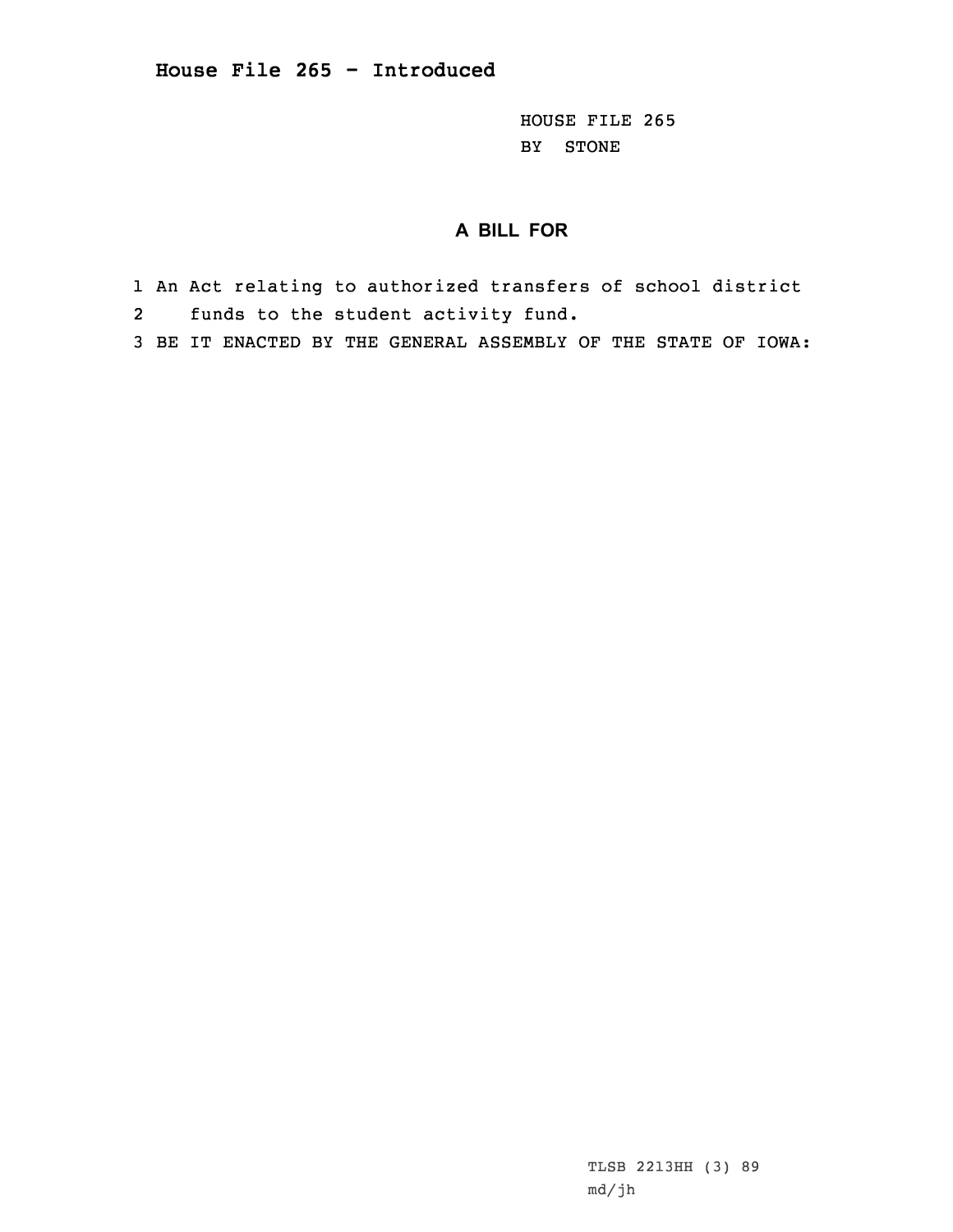1 Section 1. Section 298A.8, subsection 1, Code 2021, is 2 amended to read as follows:

 1. The student activity fund is <sup>a</sup> special revenue fund. <sup>A</sup> student activity fund must be established in any school corporation receiving money from student-related activities such as admissions, activity fees, student dues, student fund-raising events, or other student-related cocurricular or extracurricular activities. Moneys in this fund shall be used to support only the cocurricular or extracurricular program defined in department of education administrative rules.

11 Sec. 2. Section 298A.8, Code 2021, is amended by adding the 12 following new subsection:

 NEW SUBSECTION. 3. For the school budget year beginning July 1, 2021, and the school budget year beginning July 1, 2022, the board of directors may, by board resolution and notwithstanding any provision of law to the contrary, transfer from the school corporation's general fund or any other fund of the school corporation to the student activity fund an amount necessary, as recommended by the superintendent, to fund cocurricular or extracurricular activities for which moneys from student-related activities such as admissions, activity fees, student dues, student fund-raising events, or other student-related cocurricular or extracurricular activities fail to meet the financial needs of the activity. This subsection is replealed July 1, 2023.

26 EXPLANATION

27 **The inclusion of this explanation does not constitute agreement with** <sup>28</sup> **the explanation's substance by the members of the general assembly.**

 This bill provides that for the school budget year beginning July 1, 2021, and the school budget year beginning July 1, 2022, the school board may, by resolution, transfer from the school corporation's general fund or any other fund of the school corporation to the student activity fund an amount necessary, as recommended by the superintendent, to fund cocurricular or extracurricular activities for which

-1-

LSB 2213HH (3) 89  $md/jh$   $1/2$